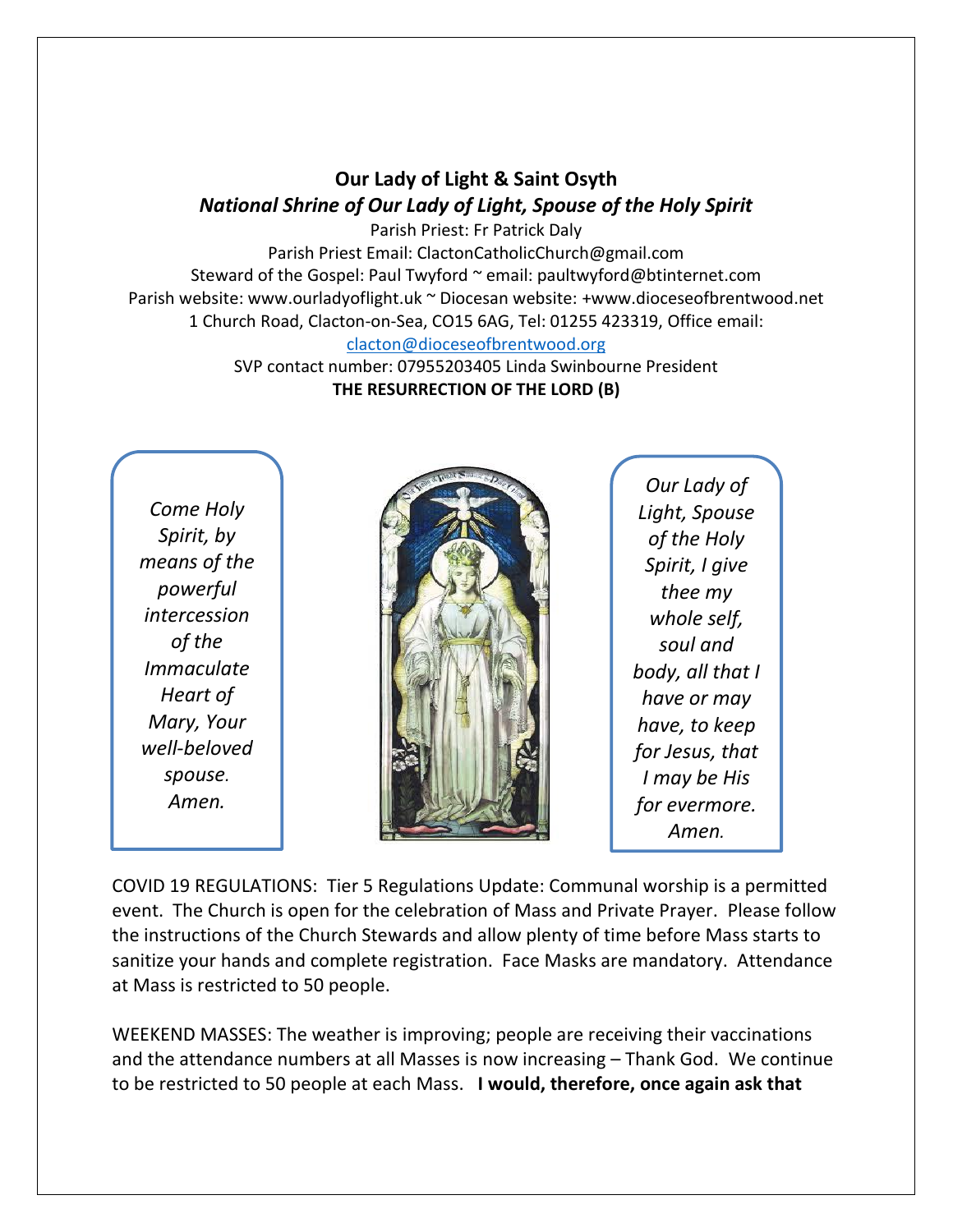**those who are able to attend Mass in the week should refrain from attending Mass at the weekends to allow others the opportunity.** Thank you for your co-operation. Fr Patrick.

OFFERTORY COLLECTION / DONATIONS: Offerings can be placed in one of the orange buckets, but I would request wherever possible, all offerings are made electronically by standing order or via the donation button on the website. This will reduce the level of risk to our collection counters and those who will need to visit the bank. The bank details are: **Bank Title: Catholic Church Clacton-on-Sea, Sort Code 401322, Account Number: 41020463.** Members of the gift-aid scheme should quote their name and gift aid number in the Reference. Funds received last week:

Electronic Offerings £362.00 of which £312.00 was gift aided.

Collection Offerings £175.10 of which £96.00 was gift aided.

Thank you for your generosity, for Gift Aiding your offerings, and for your support of the parish. Fr Patrick.

EASTER OFFERINGS: The Easter offerings are your personal gift to the Parish Priest. Only the following qualifies for the personal offering: Electronic payments with the word 'Easter' included in the reference details, the yellow 'Easter Offering' gift-aid envelopes and cash placed in the orange buckets. Thank you for your generosity.

GIFT-AID ENVELOPES: New Tax year boxes for collection at back of Church. If your number was 51 to 91, you will have a new number between 1 and 50. Second collection envelopes are available for those paying by standing order. They need to write their number on each envelope.

POST-EASTER BREAK: Fr Patrick will be taking a short break next week.

## JOHN 20: 1-9

Happy Easter, Christ is Risen! He is truly risen! Alleluia! Alleluia! The Resurrection of Jesus Christ is the crowning truth of our faith. This is the 'Feast of Feasts'. This is the 'Solemnity of Solemnities.' The mystery of the Resurrection, in which Christ defeated death, radiates its all-powerful energy throughout time and history.

In the Gospel from John, we are given an account of the visits to the empty tomb by Mary of Magdala, Peter and the other disciples. We are told that until 'this moment they had failed to understand the teaching of Scripture, that He must rise from the dead'. Jesus Christ is the fulfilment of God's New Covenant to Humanity. Jesus Christ is the fulfilment of the Law, the Prophets, and the Old Testament Scriptures. God entered humanity through the Incarnation, and the consent of the Blessed Virgin Mary. Jesus Christ, the Second Person of the Holy Trinity, and the Son of God, died on a Cross in